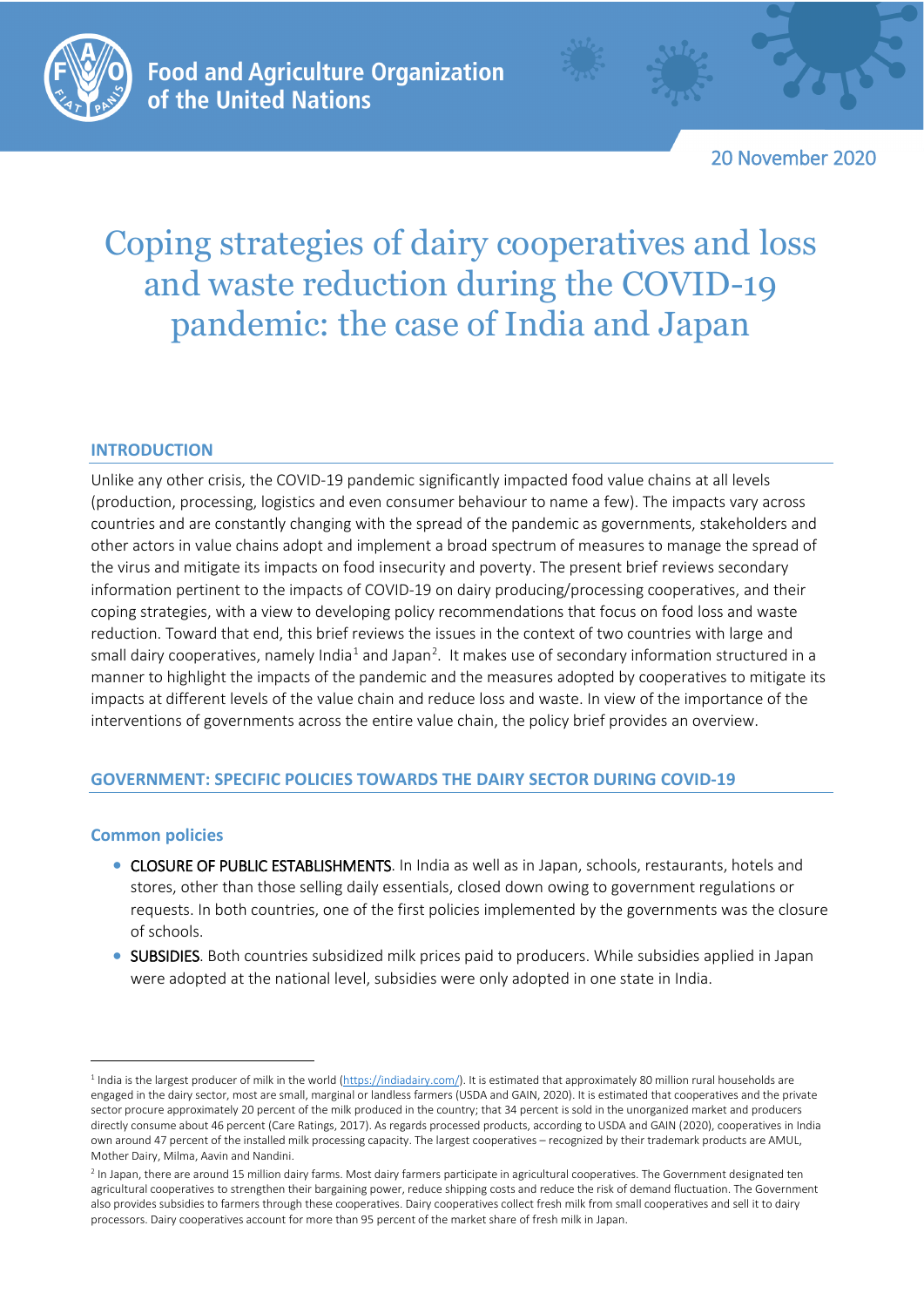# **Different policies**

- LOCKDOWN MEASURES. While the Government of India issued a compulsory lockdown to restrict mobility, the Japanese authorities did not. In fact, the Government of Japan issued a state of emergency that included few regulations, but did not include mobility restrictions.
- FINANCIAL SUPPORT AND WORKING CAPITAL. The Government of Japan initiated the provision of financial support to the dairy sector prior to the onset of the pandemic in the country, and the declaration of the state of emergency. The Government of Japan, for instance, provided subsidies that covered part of the price difference between milk targeted for direct consumption against that used for processing.<sup>[3](#page-1-0)</sup> Indeed, in Japan, the price of milk targeted for processing is, in general, lower than that used for direct consumption. During the emergency period, this support grew because of the increased production of skim milk powder (SMP).<sup>[4](#page-1-1)</sup> Thanks to this financial support, cooperatives were able to decide on the end use of their milk, thereby contributing to the reduction of food loss and waste.
- Additionally, in order to reduce the stock of SMP, which significantly increased as a result of the decline in the demand for milk for direct consumption, the Government of Japan provided another temporary<sup>[5](#page-1-2)</sup> subsidy to manufacturers of SMP that supply the feed sector, in view of the significant price difference between SMP produced for feedstuff and SMP produced for food. By covering this price difference, manufacturers sustained reduced losses when selling SMP for use as feedstuff. Japanese dairy farmers and a broad spectrum of primary producers, benefitted from the financial support provided by the government, wherein farmers were able to borrow at a zero percent interest rate and those, whose income had fallen by more than 50 percent, received a lump sum from the government.
- In India, further to the occurrence of disruptions within the dairy value chain, the federal and a few state governments intervened by ensuring low-cost working capital was available for producer-owned institutions to convert milk into SMP and milk fat. Moreover, a few state governments engaged in the direct procurement of milk surpluses for conversion – into butter powder, for example – and directly distributed these products to the market or to vulnerable people.
- ESSENTIAL VALUE CHAINS. In India, the government quickly classified milk as an essential food, which helped organized producers at every level of the value chain (procurement, processing and distribution of milk). Notwithstanding, government authorities proactively approached larger players in the sector to solicit permission to operate during the lockdown, small dairy players appeared to have struggled with the paperwork required to reopen their businesses. Nonetheless, the Indian federal government requested that regional governments consider including veterinary services on the list of essential services in all states. Furthermore, other associated value chains such as feed mills and packaging suppliers suffered because they were unable to operate as essential value chains. In Japan, conversely, these issues did not arise as there was no lockdown.
- FOOD WASTE. In Japan, the federal government collected information and facilitated donation from food industries to food banks; in India, one state worked directly with dairy processors and distributed milk for a couple of weeks at no cost to people residing in slums.
- OTHER. Interestingly, in India, some cooperatives donated money to public funds created by the Government to address COVID-19 related issues.

<span id="page-1-0"></span><sup>&</sup>lt;sup>3</sup> In Japan, the price difference between milk for direct-consumption and processed milk is not linked to quality issues. Rather, it is the result of the level of competition in both markets, as the value-added dairy market is highly prone to low-price competition from processed dairy imports.

<span id="page-1-2"></span><span id="page-1-1"></span><sup>4</sup> This support was announced on 2 March 2020. Then, on 7 March, the Japanese Government requested the closure of schools – which are a major market for direct-consumption milk – and three days later, on March 10 – additional support was officially announced for the dairy industry. <sup>5</sup> Part of this subsidy was stopped when schools were re-opened.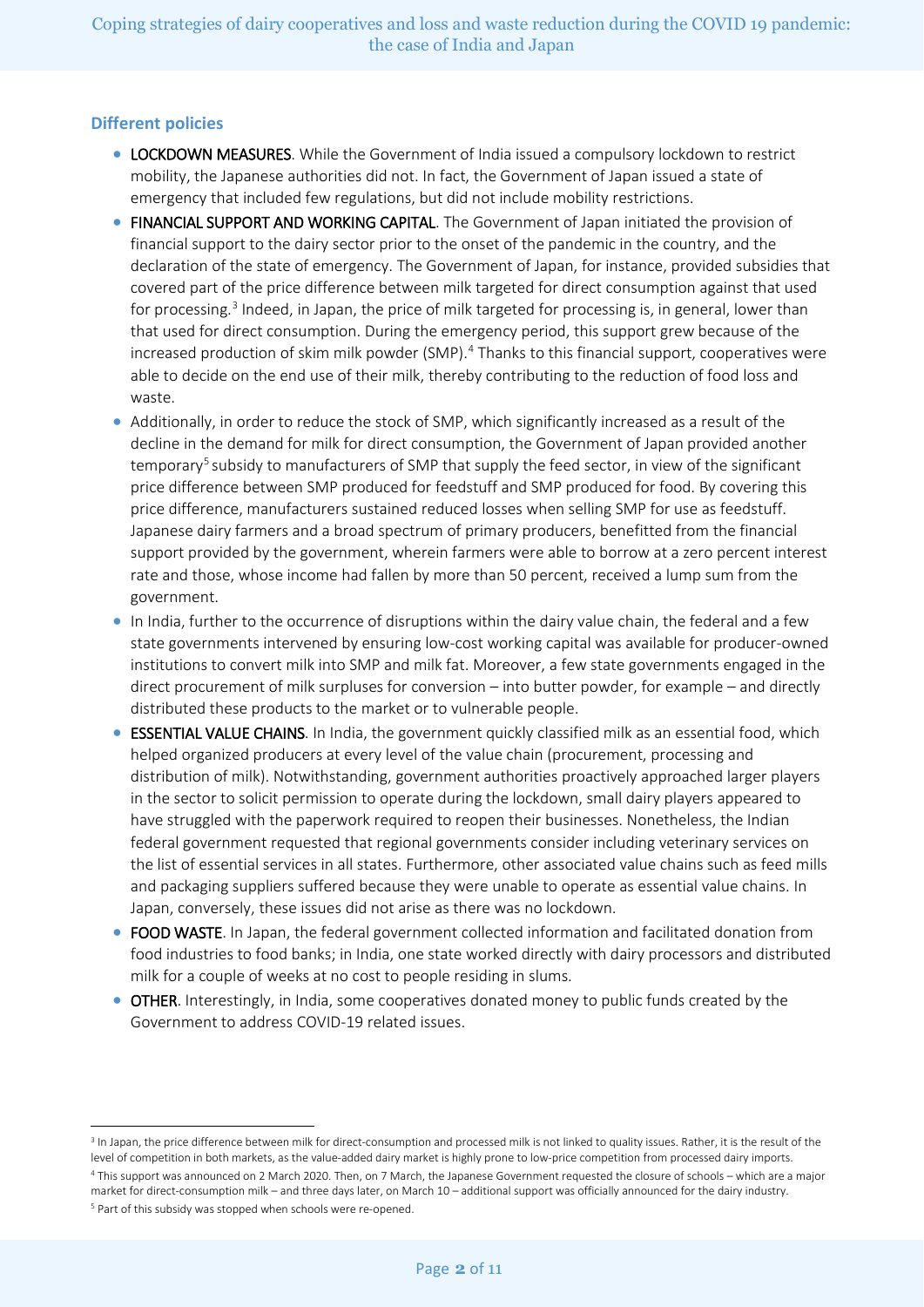## **PRODUCTION AND PROCESSING**

#### **Similar impacts and common reactions**

- MILK CONTROL. Management of milk production, and consequently milk losses, proved difficult, as farmers were unable to halt their milking operations, as this would result in illness and death of the cattle. This linked with other factors,<sup>[6](#page-2-0)</sup> was one of the main reasons farmers discarded (wasted) milk.
- According to the Indian Dairy Association, the apex body of the dairy industry, cooperatives responded well to the crisis. In general, the dairy industry witnessed a significant increase in dairyprocessed products, namely skimmed milk and SMP (e.g. estimates show that production doubled for both products in just six weeks).
- PRODUCTS. In India and Japan, although quantities of milk targeted for direct consumption decreased, processed dairy products – including butter, cheese and SMP – increased because they are easier to store over extensive periods. It is, however, important to point out that the capacity to produce and store these products in both countries was limited and was almost fully reached during the peak of the crisis.
- WORKING CONDITIONS. Cooperatives in both countries adapted their processes to respect physical distancing rules and to mitigate the risk of spreading the disease. Measures taken by the cooperatives included the provision of sanitizers and masks to employees, awareness-raising of employees, for example using billboards at collection centres, and the rationalization of staff to carry forward daily operations.[7](#page-2-1) However, even with these precautionary measures, dairy employees were still vulnerable to the risk of infection in their personal lives.
- The dairy industry in both countries developed safety guidelines to prevent the spread of COVID-19. For instance, in India, one cooperative association shared essential advisory materials with its members. In Japan, the Livestock Industry Organization released guidelines for workers in the industry.
- MILK WASTE REDUCTION. In both countries several producers engaged in the direct distribution of milk at no cost to hospitals, welfare institutions and their own employees to reduce milk waste.

#### **Different impacts and different reactions**

- ANIMAL FEED. In India, the procurement of cattle feed is difficult and prices have shot up.<sup>[8](#page-2-2)</sup> Consequently, farmers feed their livestock sparingly in an effort to overcome the challenge of reduced feed availability. This also provides farmers the opportunity to reduce milk production.
- MILK ADULTERATION. Prior to the COVID-19 pandemic, the adulteration of milk in India was already a significant problem. This practice showed an increasing trend during the pandemic, particularly for intermediaries and small off-takers who suffered financial distress linked to reduced milk prices.<sup>[9](#page-2-3)</sup>
- PROCESSING. In India, whenever possible, processors and individuals engage in the processing of unsold milk into processed products such as butter. Nevertheless, the lack of working capital precludes their ability to purchase surplus milk and convert it to milk powder or white butter.

<span id="page-2-0"></span> <sup>6</sup> Other important factors that complicate how producers control milk production are the difficulty of storing milk for long periods as well as the relative low cost of milk compared to the high cost of delivery.

<span id="page-2-1"></span> $7$  The research did not find evidence of cooperatives laying off employees.

<span id="page-2-2"></span><sup>&</sup>lt;sup>8</sup> According to a media report, India has a 23.4 percent shortage in dry fodder availability, 11.24 percent in green fodder, and 28.9 percent in concentrates [\(https://yourstory.com/2020/05/bengaluru-hydrogreens-agritech-startup-farmers-fodder\).](https://yourstory.com/2020/05/bengaluru-hydrogreens-agritech-startup-farmers-fodder)

<span id="page-2-3"></span><sup>9</sup> While, in some cases, adulteration – e.g. mixing with water – decreased the quality of the milk, in other cases adulteration – e.g. mixing with urea – increased the harmfulness of the product.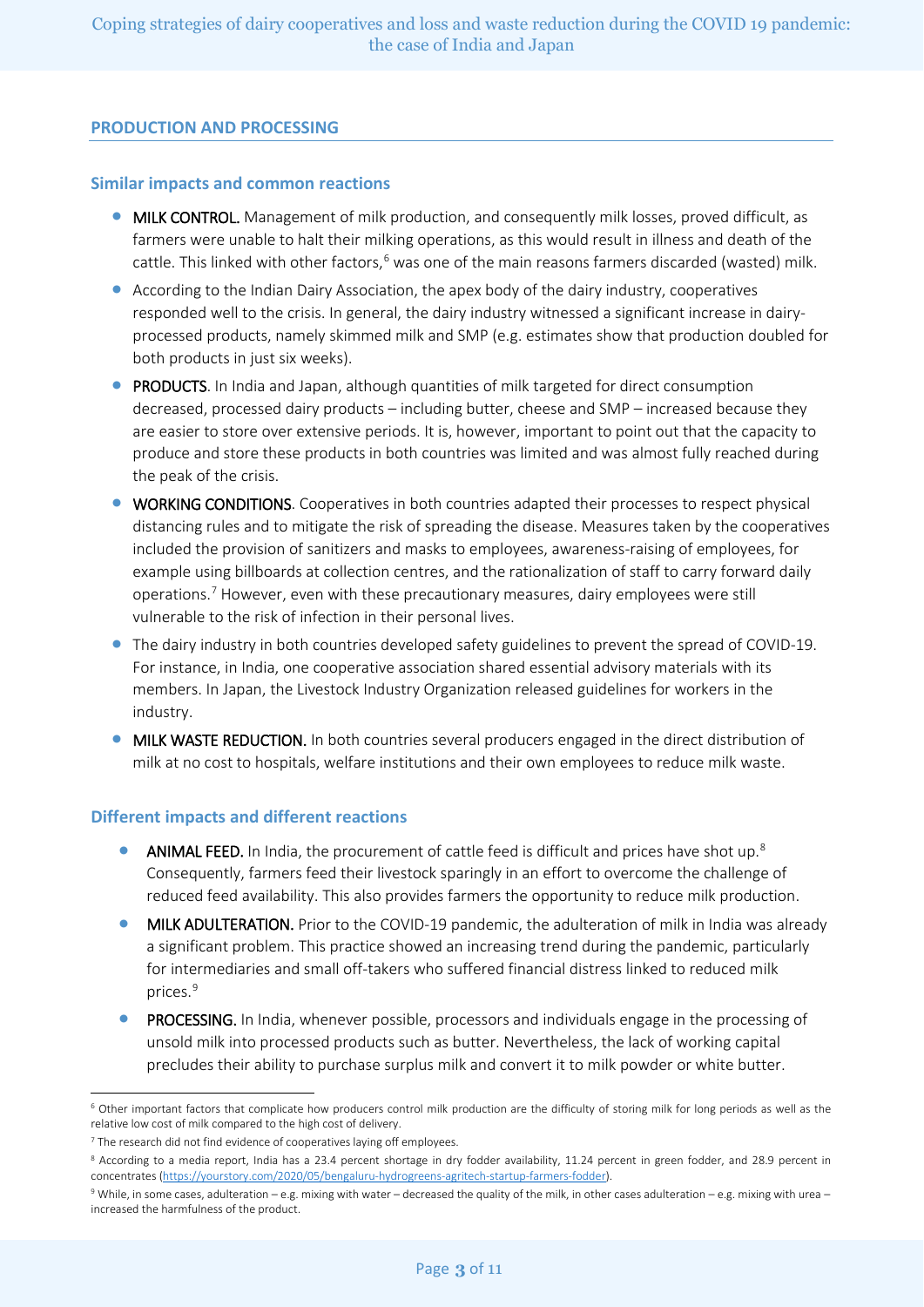Furthermore, the working capital of many cooperatives has been strained as the turnover of milk for direct consumption is higher than that of processed milk.

- NEW PRODUCTS AND MARKETS. In India, cooperatives launched a number of new milk-based products to boost immunity<sup>[10](#page-3-0)</sup> in an effort to diversify their market opportunities. Larger cooperatives launched products such as butter cookies and bread.
- LACK OF OFF-TAKERS INCREASED MILK WASTE. Unlike Japan, in India, farmers from different states at the beginning of, and during the lockdown – were seen dumping milk, into canals and on roads, due to the lack of off-takers.
- AVAILABILITY OF LABOUR. In both countries, the impact of a shortage of workers was minimal. In India, smallholders manage much of the dairy industry, while in Japan, a majority of foreign workers – who comprise a minority – were able to extend the terms of their stay and continue working during the crisis. In India, a few cooperatives provided additional payments to transporters, distributors, dealers, loaders and factory workers to compensate workers for the risks incurred.
- Overall, in Japan, apart from the increase in processed products, there were few impacts at both the production and processing levels of the value chain.

# **LOGISTICS**

### **Similar impacts and common reactions**

• DELIVERY CHANNELS. Cooperatives in both countries explored new delivery channels such as ecommerce platforms and promoted the use of digital payment models. In India, for instance, online sales of the largest cooperative in the country more than doubled during the lockdown.

# **Different impacts and different reactions**

- MOBILITY. Since both countries adopted different measures for mobility, the impact of logistics in both countries was – with a few exceptions – completely different.
- DISTRIBUTION AND IMPACTS OF COOPERATIVE SIZE. Throughout the lockdown, milk supply to consumers across India was largely unaffected, unlike for fruits and vegetables that suffered from recurrent price volatility. This stability mainly resulted from the highly efficient supply chain systems developed by the large organized dairy cooperatives. These large cooperatives did not face any major logistical issues. However, in specific cases, even organized players faced distribution issues. In Punjab, notwithstanding the federal and regional permission to move within the state, the sourcing and sale of milk was temporarily obstructed. This, according to a local newspaper, resulted in a shortfall of up to 70 percent of milk in some districts and an overall loss of 800 thousand litres of milk per day.
- Only about one-quarter of India's milk production is, however, handled by large organized players. For farmers disconnected from established networks, the lockdown has led to a sudden surplus of unsold milk and significant losses. This was the case for pastoral communities (about 35 million, according to Sarker for Reuters, 2020) whose livelihoods were significantly impacted as they are facing difficulties in grazing their livestock across districts and states because of mobility restrictions.

<span id="page-3-0"></span><sup>&</sup>lt;sup>10</sup> Some of the ingredients in these immune system enhancing products are a powder supplement made from colostrum and pure turmeric mixed with milk.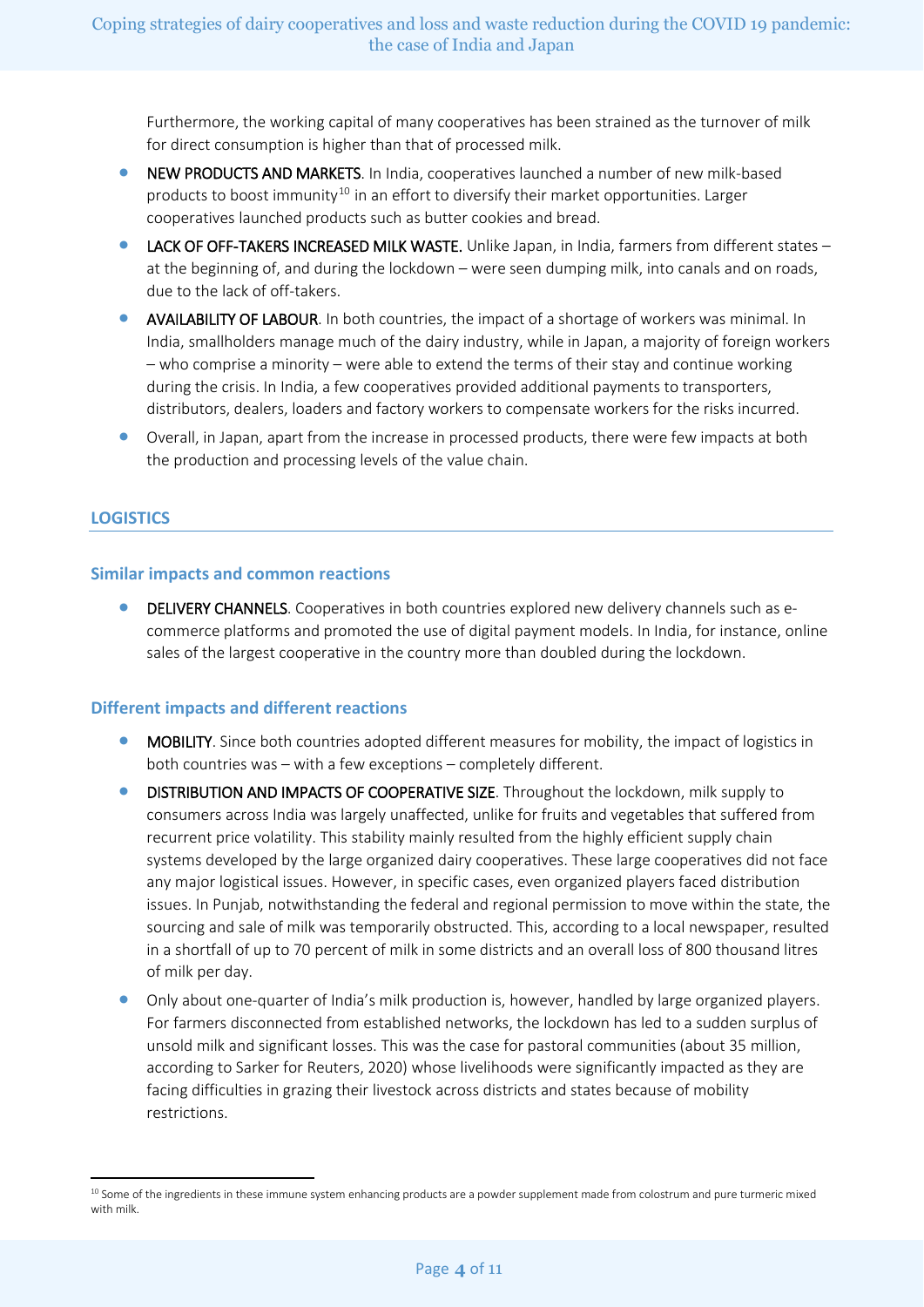- In Japan, since the government did not implement additional logistical regulations, the impact on dairy logistics was minimal.
- DELIVERY CHANNELS. Cooperatives in India explored alternative delivery channels such as home delivery using mobile carts and vans. Transport between states and the use of trains to transport milk significantly increased during this period. All of these measures helped to stabilize milk sales and facilitated delivery of supplies.

## **MARKETS (OFF-TAKERS AND END CONSUMERS)**

#### **Similar impacts and common reactions**

- SALES. In India, while large cooperatives suffered a temporary loss of sales resulting from the closure of hotels, restaurants and cafeterias (a market that comprises around 25 percent of all sales for the industry and around 8 to 10 percent for one large cooperative), small producers suffered losses from fewer sales to off-takers, such as intermediaries. Several, from a few organized dairies, stopped visiting farmers, confectioners and teashops. Moreover, households switched from consumption of fresh milk to that of packaged milk. Small and non-cooperative smallholders, accordingly – and to some extent – increased their sales to cooperatives (e.g. it is estimated that most cooperatives procured 8 to 10 percent more milk during the period March to May 2020). Sales of value-added products such as cream, cheese and ice cream plunged because of reduced working hours at retail outlets and closure of hotels and restaurants. Sales of ice cream were, for example, estimated to be down by almost 50 percent.
- In Japan, direct consumption of milk decreased because schools, hotels and restaurants closed. To cope with this reduction, cooperatives increased their sales of milk for processing. For instance, during March 2020, sales of milk for direct consumption from the largest fresh milk producer cooperative fell by 12 percent; sales of cream decreased by 5 percent. However, for products with a comparably longer shelf-life, such as cheese and SMP, sales increased by 7 and 15 percent, respectively.
- COMMUNICATION CAMPAIGNS. In both Asian countries, cooperatives increased their commercial public campaigns, particularly targeting households that significantly increased consumption of dairy and related products. In India, for example, one large cooperative acknowledging the change in consumer consumption patterns increased its marketing budget targeting households. While in Japan, cooperatives together with the government and other institutions linked to the dairy industry, publicly promoted an increase in household milk consumption by introducing recipes incorporating the use of significant quantities of milk. Thanks to these actions, in Japan, household milk consumption increased by nearly 20 percent from the end of April to the beginning of June, which significantly helped the industry avoid milk losses and waste. Following, the Government of Japan increasingly promoted the consumption of SMP-based products – such as yogurt and ice cream – over direct-consumption milk, in an effort to reduce the large stocks of SMP.

#### **Different impacts and different reactions**

SALES. The closure of schools in Japan was a major driver of decreased direct-milk consumption as nearly 10 percent of all direct-milk consumption is included in school lunches. Since July 2020, the supply and demand of milk for direct consumption stabilized for two reasons: First, the supply showed a decreasing trend as a result of the high summer temperatures and secondly, demand increased with the resumption of school activities (summer holidays were shortened).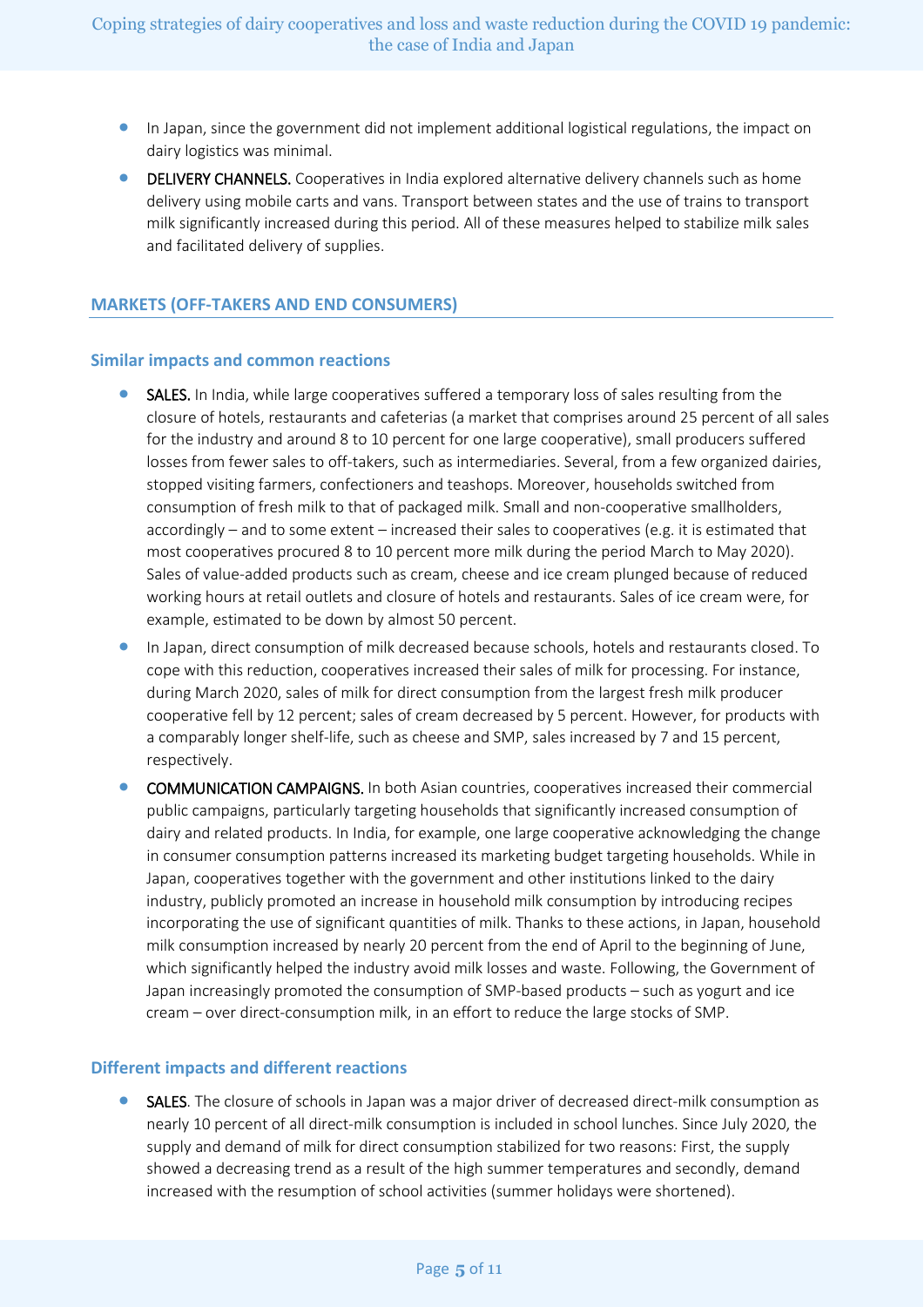- Moreover, in Japan, vast quantities of milk, butter and cream are used as souvenirs for local tourists, $11$  which significantly impacted sales.
- In India, the overall impact of school closure was significantly lower as milk was provided to schools by a few states and non-governmental organizations.
- In order to increase their sales, a few Indian cooperatives set up temporary kiosks to sell their products.
- OFF-TAKER PRICES. Overall, in India, the procurement price for milk plunged. According to different farmers, prices ranged from 40 to 80 percent for cooperatives and 70 percent for intermediaries. It would, however, appear that distance to markets was an important factor as farmers living close to urban areas were, in some cases, able to obtain better prices.
- RETAIL PRICES. The decrease in procurement prices in India caused some distress among farmers as they argued that retail prices remained stable. It would, therefore, appear that during the first weeks of the lockdown, the retail price of fresh milk remained stable, while the retail price of packaged milk increased by 15 percent. As of August 2020, prices of other products such as SMP declined by 40 percent, most likely due to the high stock of this product.
- In Japan, both off-takers and retail prices remained stable during the state of emergency as milk quantities did not show any significant fluctuation during the crisis. It would appear that cooperatives were able to adequately manage and allocate milk for direct consumption and processing.
- PROFITS. Interestingly, in India, large players in the dairy sector, including cooperatives, appear to have benefited from the crisis as some private dairy companies doubled their share prices and others increased their overall sales by more than 10 percent.
- COMMUNICATIONS CAMPAIGNS. Indian cooperatives increased their public campaigns to assure customers of the continuity of supply and hygiene of products all along the supply chain – even recommending that consumers wash the milk plastic pouches with hot water.<sup>[12](#page-5-1)</sup>

# **POLICY CONCLUSIONS**

- GENERAL. Coordination among ministries and across federal and government institutions is key to ensuring the adequate functioning of the dairy value chain. The inclusion of veterinary services as an essential service and adequate access to working capital are two important policy issues that require coordination between different government institutions to assure milk supplies.
- MULTIPLE INTERVENTIONS. Targeted public interventions in the value chain may significantly impact the entire value chain. Therefore, in order to maximize their efficacy, the application of multiple interventions by public authorities is necessary to achieving the desired outcomes. In both countries, for instance, early public inventions targeting processing milk to increase shelf-life had to be followed up with complementary interventions, such as supporting milk distribution channels or with financial support to facilitate processing operations to increase storability.
- **LOGISTICS.** The rapid reaction of governments  $-$  both at the federal as well as at the local level  $-$  in identifying essential services helped organized value chains ensure an adequate supply of milk during lockdowns. However, it is important to point out that unorganized players – which in some countries can be thousands or even millions – still face significant problems ensuring the adequate

<span id="page-5-0"></span> $11$  In Japan, gift giving is a common part of Japanese culture. In fact, Japanese tourists tend to buy many souvenirs – such as regional dairy specialties – for their friends, relatives and coworkers.

<span id="page-5-1"></span> $12$  The suggestion was made at the beginning of the crisis, when it was speculated that COVID-19 could be spread through food.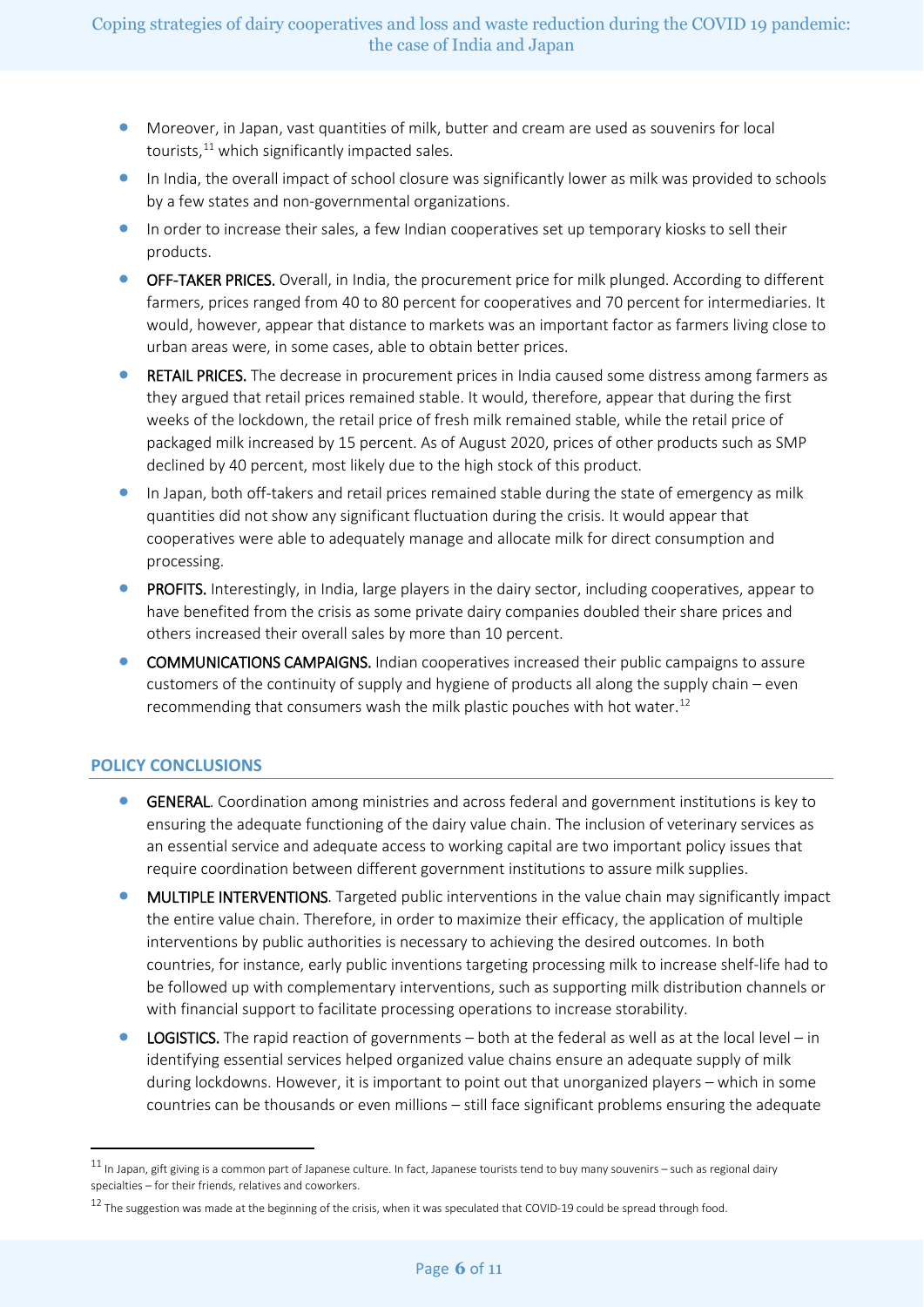functioning of their supply chains, despite their operation in essential value chains. For instance, in India, pastoral communities and intermediaries were severely impacted by mobility restrictions. They were unable to adequately feed their livestock or sell milk, and primary producers and offtakers suffered serious financial and food losses. Public policies should, therefore, address the needs of unorganized players, such as small players in the value chain, who are generally extremely vulnerable.

- FOOD LOSSES. Specific public interventions to reduce food losses such as the provision of affordable working capital loans and financial subsidies to both producers and processors clearly helped reduce food losses.
- FOOD WASTE. Interventions pertinent to milk waste in both countries appear to have been ad hoc. Consequently, significant room exists for improving public policies that govern the reduction of food waste, particularly when food insecurity is an issue. For example, the facilitation of food donation from food industries to food banks.
- FINANCIAL SUPPORT. Public authorities can provide financial support in different ways (lump sum grants to producers, price subsidies for producers and processors, subsidies to working capital loans and even direct purchase of products). In this regard, it is recommended that financial interventions be tailored to the specific needs of each actor in the value chain, as some instruments may not be suitable for some actors. In fact, some actors in the value chain may need more than one type of financial support scheme and others such as small producers or pastoral communities could face difficulties accessing formal financial mechanisms. Furthermore, although operationally it is easier to provide financial support to cooperatives, federations and companies, the benefits may not always trickle down to primary producers. Consequently, governments – as in Japan – should also aim to provide direct financial support to primary producers.
- TAXES. COVID-19 has significantly increased or reduced the demand for specific dairy products. In this regard, even a temporary lower tax regime for processed products could provide an incentive to dairy producers in this sector while also reducing food losses.
- PUBLIC COMMUNICATIONS. Public communications are important during a pandemic as they serve to reassure customers that markets are going to be well provisioned and to dispel unfounded rumours about food safety that could severely impact producers. Moreover, in the case of Japan, as exemplified by the promotion of innovative recipes that increased the use of milk, collaboration between public and private partners helped reduce food losses and waste.
- Concerning good safety practices in the value chain, increased dissemination of information across the entire value chain can contribute significantly to promote good practices.
- PRICES. While monitoring and control of prices along the value chain may be a difficult task for public authorities, this is an important issue as the significant price fluctuations seen in India appeared to mainly impact small producers leading them to not only suffer financial losses but also resulted in increased food loss and waste, through for instance, the adulteration and dumping of milk. Towards that end, multi-stakeholder platforms among large dairy players, smallholders and public authorities could provide a pertinent mechanism to coordinate actions and avoid unnecessary price fluctuations along the value chain.
- PUBLIC WET MARKETS. Although no published evidence could be found on public markets becoming virus hotspots, the extension of opening hours could reduce large crowds at peak hours and also reduce food waste by allowing producers to increase their sales of perishable foods such as milk. Moreover, the modernization and adoption of good hygienic practices in public wet markets could help reduce food waste by ensuring that customers feel protected, so they continue to purchase food.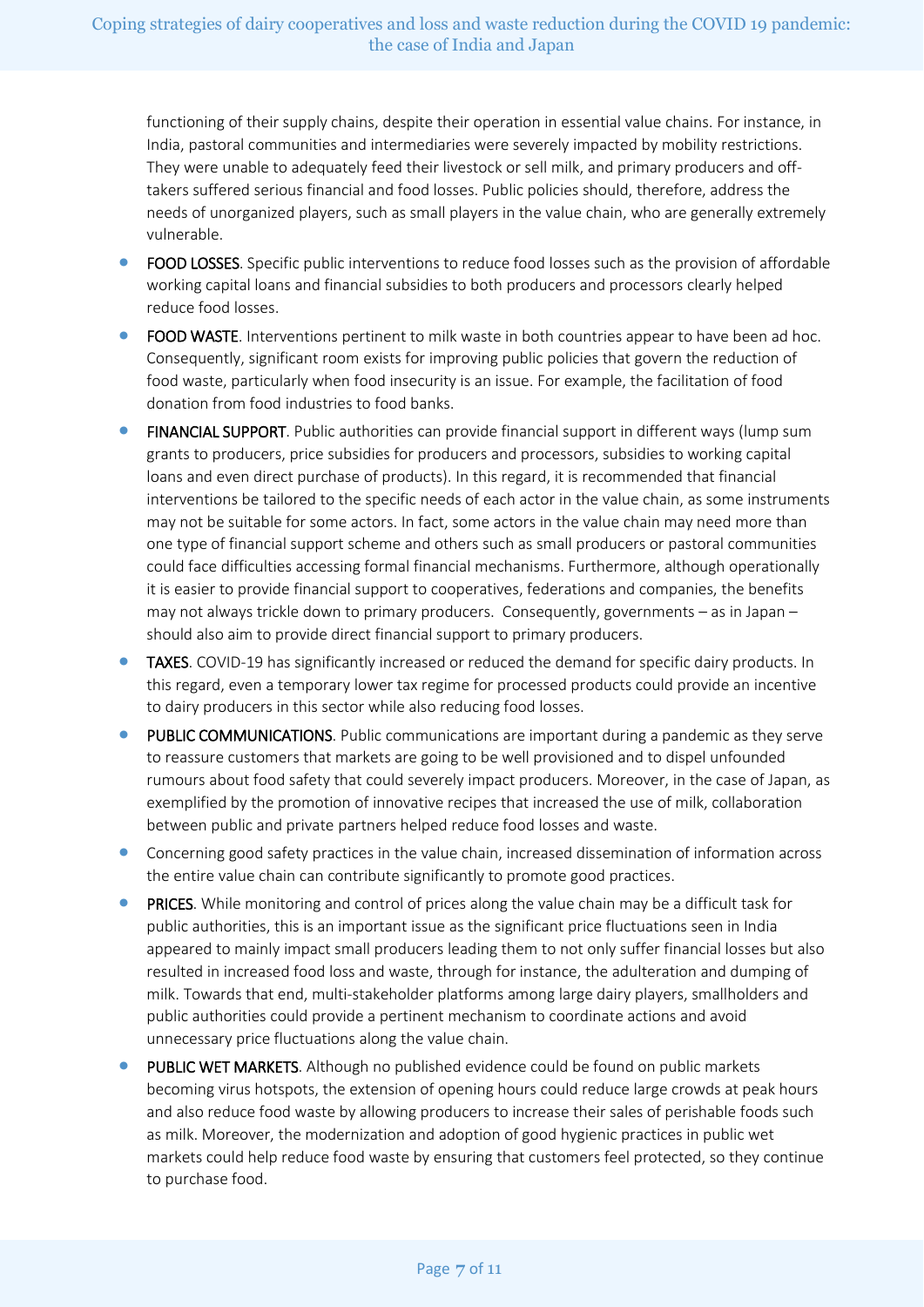**• ASSOCIATED VALUE CHAINS.** The dairy value chain in some countries  $-$  as in India  $-$  is closely connected to other value chains such as the feed mill industry. Specific public policies on dairy, or its associated value chains, should also consider the impact on associated value chains as many dairy farmers could be affected by disruptions – such as difficulty in selling unproductive cattle – or face problems procuring animal feed.

#### **REFERENCES**

- **Agrawal, P**. 2020. Karnataka: Yediyurappa Govt distributes free milk to poor until lockdown, *The Logical Indian*, 6 April 2020. (Also available at [https://thelogicalindian.com/news/karnataka-govt-distributes](https://thelogicalindian.com/news/karnataka-govt-distributes-free-milk-20468)[free-milk-20468\)](https://thelogicalindian.com/news/karnataka-govt-distributes-free-milk-20468).
- **ALIC**. 2020. Milk and milk products statistics. *In Agriculture & Livestock Industries Corporation*, [online] [Cited 2 December 2020], Updated 1 December 2020. (Also available at [https://www.alic.go.jp/joho](https://www.alic.go.jp/joho-c/raku02_000085.html)[c/raku02\\_000085.html\)](https://www.alic.go.jp/joho-c/raku02_000085.html).
- **Amul**. 2020. Amul Haldi Doodh Can. *In Amul,* [online] [Cited 2 December 2020]. (Also available at [https://www.amul.com/products/Amul-Haldi-Doodh-Can-info.php\)](https://www.amul.com/products/Amul-Haldi-Doodh-Can-info.php).
- **Bera, S**. 2020. The great lockdown gums up animal farms. *Mint*, 23 April 2020. (Also available at [https://www.livemint.com/news/india/the-great-lockdown-gums-up-animal-farms-](https://www.livemint.com/news/india/the-great-lockdown-gums-up-animal-farms-11587570806854.html)[11587570806854.html\)](https://www.livemint.com/news/india/the-great-lockdown-gums-up-animal-farms-11587570806854.html).
- **Bhushan, R. & Ganguly, S.** 2020. Covid-19 clarity: Companies lose cool over misinformation on cool treats, *The Economic Times*, 30 April 2020. (Also available at [https://economictimes.indiatimes.com/industry/cons-products/food/covid-19-clarity-companies-lose](https://economictimes.indiatimes.com/industry/cons-products/food/covid-19-clarity-companies-lose-cool-over-misinformation-on-cool-treats/articleshow/75463257.cms?from=mdr)[cool-over-misinformation-on-cool-treats/articleshow/75463257.cms?from=mdr\)](https://economictimes.indiatimes.com/industry/cons-products/food/covid-19-clarity-companies-lose-cool-over-misinformation-on-cool-treats/articleshow/75463257.cms?from=mdr).
- **Bloomberg**. 2020. Dairy share prices double in lockdown as Indians stock up milk; Parag, Heritage stocks beat Sensex. *Bloomberg*, 21 April 2020, Financial Express. (Also available at [https://www.financialexpress.com/market/dairy-share-prices-double-in-lockdown-as-indians-stock](https://www.financialexpress.com/market/dairy-share-prices-double-in-lockdown-as-indians-stock-up-milk-parag-heritage-stocks-beat-sensex/1934895/)[up-milk-parag-heritage-stocks-beat-sensex/1934895/\)](https://www.financialexpress.com/market/dairy-share-prices-double-in-lockdown-as-indians-stock-up-milk-parag-heritage-stocks-beat-sensex/1934895/).
- **Care Ratings**. 2020. Indian dairy industry products industry update. *In CARE Rations*, 9 June 2020. (Also available at

[https://www.careratings.com/upload/NewsFiles/SplAnalysis/Indian%20Dairy%20%20Dairy%20Produc](https://www.careratings.com/upload/NewsFiles/SplAnalysis/Indian%20Dairy%20%20Dairy%20Products%20Industry%20-%20June%202020.pdf) [ts%20Industry%20-%20June%202020.pdf\)](https://www.careratings.com/upload/NewsFiles/SplAnalysis/Indian%20Dairy%20%20Dairy%20Products%20Industry%20-%20June%202020.pdf).

**Cabinet Office of Japan**. 2020. *Emergency economic measures to cope with the novel coronavirus (COVID-19).* [online] [Cited 2 December 2020]. (Also available at [https://www5.cao.go.jp/keizai1/keizaitaisaku/2020/20200420\\_economic\\_measures\\_all.pdf\)](https://www5.cao.go.jp/keizai1/keizaitaisaku/2020/20200420_economic_measures_all.pdf).

**Dsouza, S**. 2020. Have surplus milk? Make butter cookies. *Bloomberg Quint*, 3 September 2020. (Also available at [https://www.bloombergquint.com/bq-blue-exclusive/have-surplus-milk-make-butter](https://www.bloombergquint.com/bq-blue-exclusive/have-surplus-milk-make-butter-cookies)[cookies\)](https://www.bloombergquint.com/bq-blue-exclusive/have-surplus-milk-make-butter-cookies).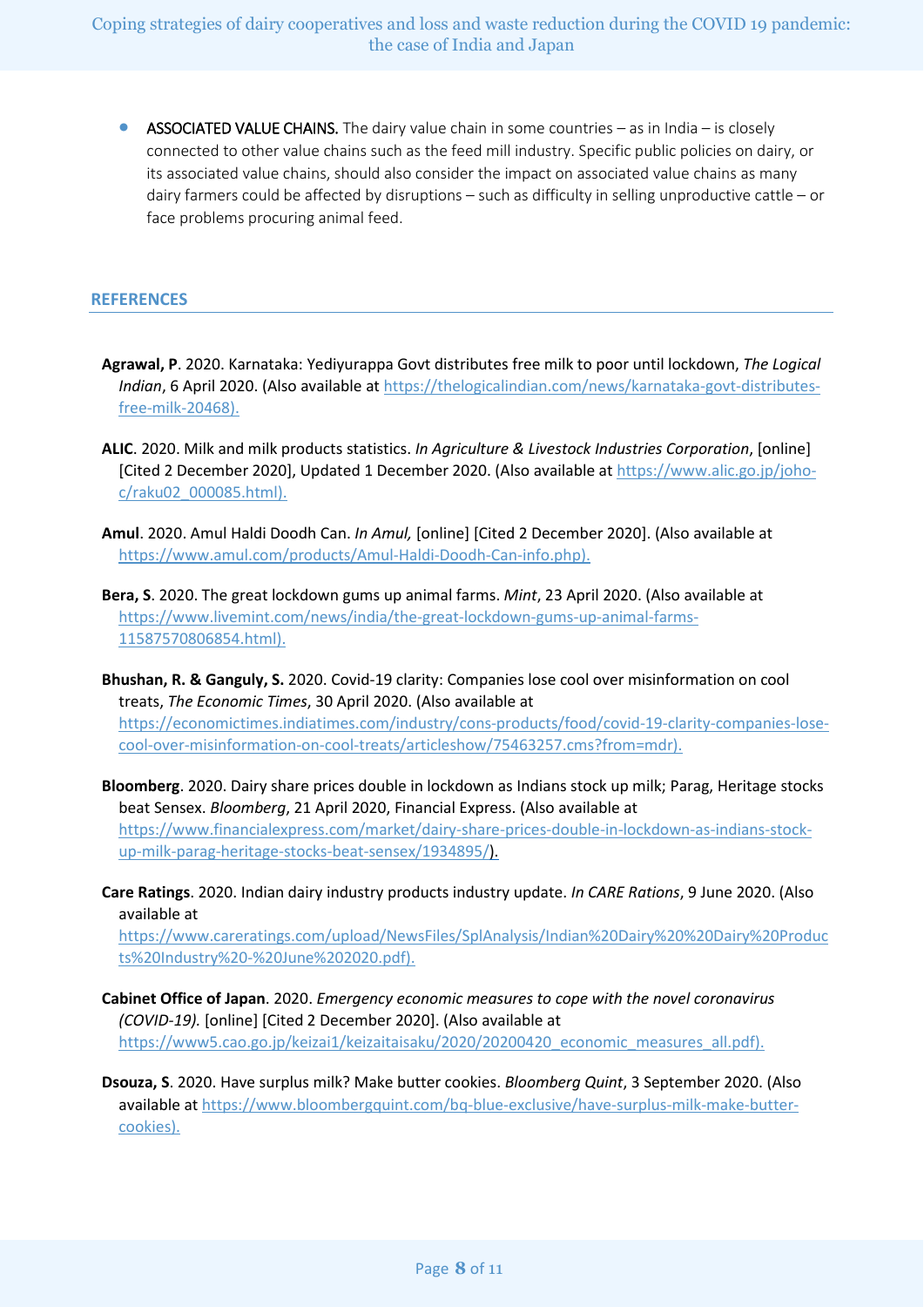Coping strategies of dairy cooperatives and loss and waste reduction during the COVID 19 pandemic: the case of India and Japan

- **Express News Service**. 2020. Gujarat: Racket selling adulterated milk busted in Panchmahals. *The Indian Express*, 25 June 2020. (Also available a[t https://indianexpress.com/article/india/gujarat-racket](https://indianexpress.com/article/india/gujarat-racket-selling-adulterated-milk-busted-in-panchmahals-6475046/)[selling-adulterated-milk-busted-in-panchmahals-6475046/\)](https://indianexpress.com/article/india/gujarat-racket-selling-adulterated-milk-busted-in-panchmahals-6475046/)
- **Federation of Indian Chambers of Commerce and Industry**. 2020. *FICCI paper on development of dairy sector in India*. (Also available a[t http://ficci.in/spdocument/23304/Development-Dairy-Sector.pdf\)](http://ficci.in/spdocument/23304/Development-Dairy-Sector.pdf).
- **Ganguly, S**. 2020. How Bengaluru-based Hydrogreens is solving India's fodder shortage problem. *YourStory*, 28 May 2020. (Also available at [https://yourstory.com/2020/05/bengaluru-hydrogreens](https://yourstory.com/2020/05/bengaluru-hydrogreens-agritech-startup-farmers-fodder)[agritech-startup-farmers-fodder\)](https://yourstory.com/2020/05/bengaluru-hydrogreens-agritech-startup-farmers-fodder).
- **Gangan, S**. 2020. Decision on subsidy to dairy farmers soon: State. *Hindustan Times*, 21 July 2020. (Also available at [https://www.hindustantimes.com/mumbai-news/decision-on-subsidy-to-dairy-farmers](https://www.hindustantimes.com/mumbai-news/decision-on-subsidy-to-dairy-farmers-soon-state/story-K07f2HvuowvoCa9ILOd9hJ.html)[soon-state/story-K07f2HvuowvoCa9ILOd9hJ.html\)](https://www.hindustantimes.com/mumbai-news/decision-on-subsidy-to-dairy-farmers-soon-state/story-K07f2HvuowvoCa9ILOd9hJ.html).
- **Hussain, S.** 2020. India's COVID-19 crisis has placed its dairy farmers at a crossroads. *The Wire*, 6 August 2020. (Also available at https://thewire.in/agriculture/india-covid-19-dairy-farmers-milk-production).
- **J-MILK**. 2020. J-MILK Report Vol.37 Summer 2020. *In J-MILK*, July 2020. (Also available at [https://www.j](https://www.j-milk.jp/about/report/h4ogb40000004wuw-att/j-milk_report_37.pdf)[milk.jp/about/report/h4ogb40000004wuw-att/j-milk\\_report\\_37.pdf\)](https://www.j-milk.jp/about/report/h4ogb40000004wuw-att/j-milk_report_37.pdf).
- **Kaiser, E**. 2020. Raipur diary: All precautionary measures are being undertaken while the railways freight services continue unabated. *The New Indian Express*, 3 April 2020. (Also available at [https://www.newindianexpress.com/nation/2020/apr/03/raipur-diary-2125065.html\)](https://www.newindianexpress.com/nation/2020/apr/03/raipur-diary-2125065.html).
- **Linden, J.** 2020. Shortage of animal feeds reported in India. *Feed Strategy*, 7 April 2020. (Also available at [https://www.feedstrategy.com/animal-feed-manufacturing/shortage-of-animal-feeds-reported-in](https://www.feedstrategy.com/animal-feed-manufacturing/shortage-of-animal-feeds-reported-in-india/)[india/\)](https://www.feedstrategy.com/animal-feed-manufacturing/shortage-of-animal-feeds-reported-in-india/).
- **Ministry of Agriculture, Forestry and Fisheries of Japan**. 2020. *COVID19 information regarding milk and dairy products* [online] [Cited 2 December 2020]. (Also available at [https://www.maff.go.jp/j/chikusan/gyunyu/lin/dairyinfo\\_corona.html\)](https://www.maff.go.jp/j/chikusan/gyunyu/lin/dairyinfo_corona.html).
- **Singh Chhina, M**. 2020. Several parts of Punjab go milk-less as lockdown hits supply chain, lakhs of litres wasted. *The Indian EXPRESS*, 25 March 2020. (Also available at [https://indianexpress.com/article/india/coronavirus-lockdown-punjab-milk-shortage-himachal-](https://indianexpress.com/article/india/coronavirus-lockdown-punjab-milk-shortage-himachal-6331592/)[6331592/\)](https://indianexpress.com/article/india/coronavirus-lockdown-punjab-milk-shortage-himachal-6331592/).
- **Ministry of Health, Labour and Welfare of Japan**. 2020. Basic policies for novel coronavirus disease control by the Government of Japan [online] [Cited 2 December 2020]. (Also available at [https://www.mhlw.go.jp/content/10900000/000624195.pdf\)](https://www.mhlw.go.jp/content/10900000/000624195.pdf).
- **Ministry of Health, Labour and Welfare of Japan**. 2020. Expert meeting on the novel coronavirus disease control analysis of the response to the novel coronavirus (COVID-19) and recommendations [online] [Cited 2 December 2020]. (Also available at [https://www.mhlw.go.jp/content/10900000/000628610.pdf\)](https://www.mhlw.go.jp/content/10900000/000628610.pdf).
- **Norihiro, K.** 2020. COVID-19 crisis of dairy industry. *In NHK*, [online] [Cited 2 December 2020]. (Also available at [https://www.nhk.or.jp/hokkaido/articles/slug-nb40b8844b1df\)](https://www.nhk.or.jp/hokkaido/articles/slug-nb40b8844b1df).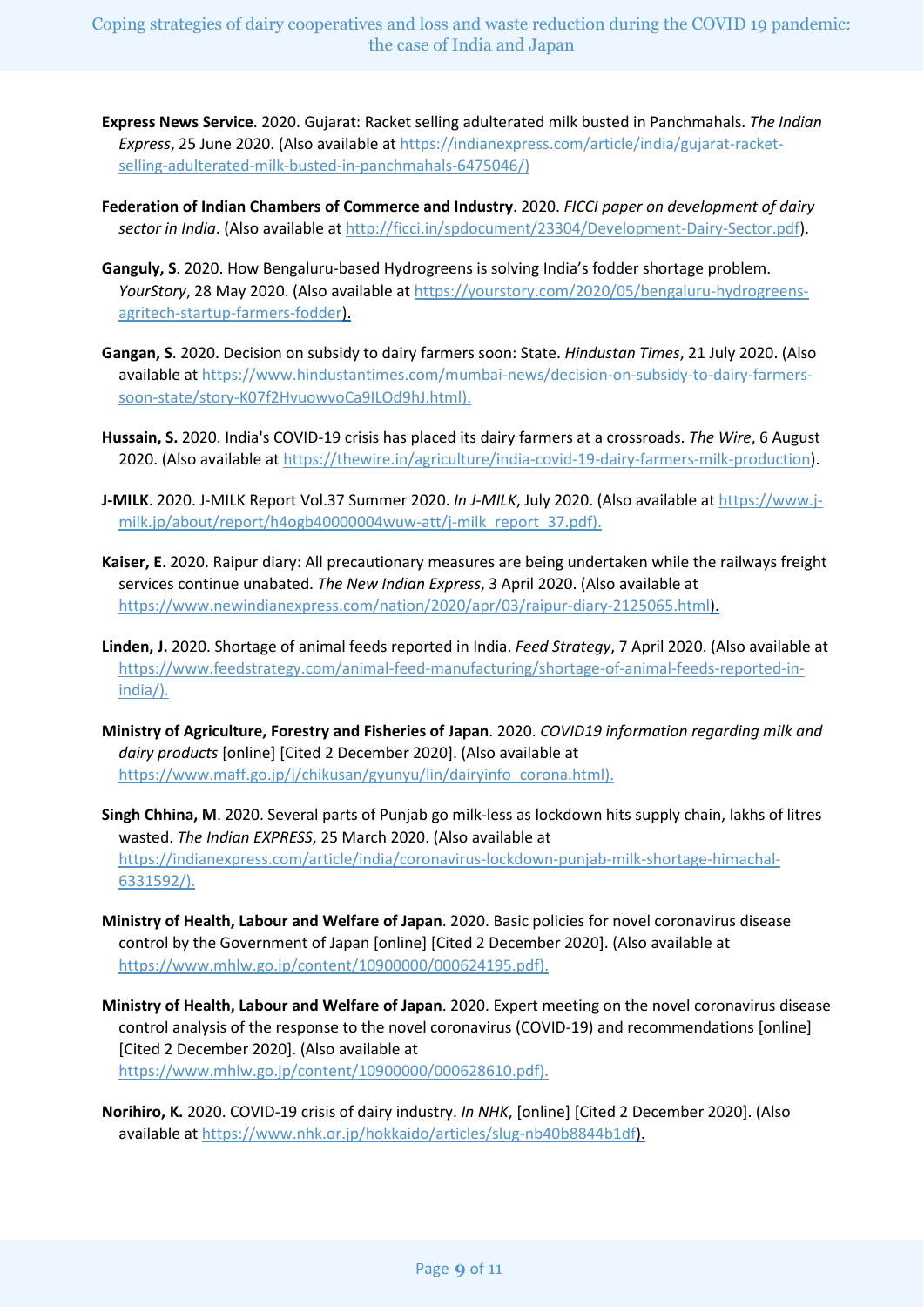Coping strategies of dairy cooperatives and loss and waste reduction during the COVID 19 pandemic: the case of India and Japan

**Parasnath**. 2020. Amul launches immunity booster 'Haldi Doodh'. *Indian Cooperative*. 30 April 2020. (Also available at [https://www.indiancooperative.com/co-op-news-snippets/amul-launches-immunity](https://www.indiancooperative.com/co-op-news-snippets/amul-launches-immunity-booster-haldi-doodh/)[booster-haldi-doodh/\)](https://www.indiancooperative.com/co-op-news-snippets/amul-launches-immunity-booster-haldi-doodh/).

**Pasricha, A**. 2020. India's farmers threatened by swelling numbers of stray cows. *VOA News*, 18 January 2019. (Also available at [https://www.voanews.com/south-central-asia/indias-farmers-threatened](https://www.voanews.com/south-central-asia/indias-farmers-threatened-swelling-numbers-stray-cows)[swelling-numbers-stray-cows\)](https://www.voanews.com/south-central-asia/indias-farmers-threatened-swelling-numbers-stray-cows).

- **Patra, D**. 2020. Forget nutrition, these Odisha villagers face starvation. *Outlook Poshan*, 14 April 2020. (Also available at [https://poshan.outlookindia.com/story/poshan-news-forget-nutrition-these-odisha](https://poshan.outlookindia.com/story/poshan-news-forget-nutrition-these-odisha-villagers-face-starvation/350739)[villagers-face-starvation/350739\)](https://poshan.outlookindia.com/story/poshan-news-forget-nutrition-these-odisha-villagers-face-starvation/350739).
- **Press Trust of India**. 2020. Mother Dairy enters bread segment, aims INR 25 000 crore turnover by 2025. *The Indian Express*, 30 July 2020. (Also available at [https://indianexpress.com/article/business/companies/mother-dairy-enters-bread-segment-aims-rs-](https://indianexpress.com/article/business/companies/mother-dairy-enters-bread-segment-aims-rs-25000-crore-turnover-by-2025-6531058/)[25000-crore-turnover-by-2025-6531058/\)](https://indianexpress.com/article/business/companies/mother-dairy-enters-bread-segment-aims-rs-25000-crore-turnover-by-2025-6531058/).
- **Rana, Y**. 2020. Coronavirus curfew cuts milk demand, adds to adulteration. *The Times of India*, 9 April 2020. (Also available a[t https://timesofindia.indiatimes.com/city/chandigarh/coronavirus-curfew-cuts](https://timesofindia.indiatimes.com/city/chandigarh/coronavirus-curfew-cuts-milk-demand-adds-to-adulteration/articleshow/75056311.cms)[milk-demand-adds-to-adulteration/articleshow/75056311.cms\)](https://timesofindia.indiatimes.com/city/chandigarh/coronavirus-curfew-cuts-milk-demand-adds-to-adulteration/articleshow/75056311.cms).
- **Sally, M**. 2020. Dairy cooperatives seek 20% incentive for exporting milk products amid drop in demand. *The Economic Times*, 25 August 2020. (Also available at [https://economictimes.indiatimes.com/news/economy/foreign-trade/dairy-cooperatives-seek-20](https://economictimes.indiatimes.com/news/economy/foreign-trade/dairy-cooperatives-seek-20-incentive-for-exporting-milk-products-amid-drop-in-demand/articleshow/77746185.cms?from=mdr) [incentive-for-exporting-milk-products-amid-drop-in-demand/articleshow/77746185.cms?from=mdr\)](https://economictimes.indiatimes.com/news/economy/foreign-trade/dairy-cooperatives-seek-20-incentive-for-exporting-milk-products-amid-drop-in-demand/articleshow/77746185.cms?from=mdr).
- **Sarker, S**. 2020. Pandemic lockdown lands new blow on India's struggling pastoralists. *Reuters*, 5 June 2020. (Also available a[t https://www.reuters.com/article/us-health-coronavirus-india-herders](https://www.reuters.com/article/us-health-coronavirus-india-herders-feat/pandemic-lockdown-lands-new-blow-on-indias-struggling-pastoralists-idUSKBN23C1HR)[feat/pandemic-lockdown-lands-new-blow-on-indias-struggling-pastoralists-idUSKBN23C1HR\)](https://www.reuters.com/article/us-health-coronavirus-india-herders-feat/pandemic-lockdown-lands-new-blow-on-indias-struggling-pastoralists-idUSKBN23C1HR).
- **Sen, S**. 2020. INR 4000 crore and counting: Ice cream industry faces meltdown as lockdown eats into sales. *The New Indian Express*, 12 May 2020. (Also available at [https://www.newindianexpress.com/business/2020/may/12/rs-4000-crore-and-counting-ice-cream](https://www.newindianexpress.com/business/2020/may/12/rs-4000-crore-and-counting-ice-cream-industry-faces-meltdown-as-lockdown-eats-into-sales-2142557.html)[industry-faces-meltdown-as-lockdown-eats-into-sales-2142557.html\)](https://www.newindianexpress.com/business/2020/may/12/rs-4000-crore-and-counting-ice-cream-industry-faces-meltdown-as-lockdown-eats-into-sales-2142557.html).
- **Sharma, H. & Biswas, P**. 2020. Demand hit, dairy co-ops pay less for milk they buy. *The New Indian Express*, 30 November 2020. (Also available a[t https://indianexpress.com/article/india/demand-hit](https://indianexpress.com/article/india/demand-hit-dairy-co-ops-pay-less-for-milk-they-buy-demand-hit-dairy-co-ops-pay-less-for-milk-they-buy-6419915/)[dairy-co-ops-pay-less-for-milk-they-buy-demand-hit-dairy-co-ops-pay-less-for-milk-they-buy-](https://indianexpress.com/article/india/demand-hit-dairy-co-ops-pay-less-for-milk-they-buy-demand-hit-dairy-co-ops-pay-less-for-milk-they-buy-6419915/)[6419915/\)](https://indianexpress.com/article/india/demand-hit-dairy-co-ops-pay-less-for-milk-they-buy-demand-hit-dairy-co-ops-pay-less-for-milk-they-buy-6419915/).
- **Shiho, O**. 2020. Dairy farmers and dairy industry under COVID19. *In Norinchukin Research Institute*. *The Norin Kinyu*, July 2020: 2-17. (Also available at [https://www.nochuri.co.jp/report/pdf/n2007re1.pdf\)](https://www.nochuri.co.jp/report/pdf/n2007re1.pdf).
- **Sivakumar, B**. 2020. Aavin steps up safety checks after employee dies of Covid. *The Times of India*, 2 June 2020. (Also available at [https://timesofindia.indiatimes.com/city/chennai/aavin-steps-up-safety](https://timesofindia.indiatimes.com/city/chennai/aavin-steps-up-safety-checks-after-employee-dies-of-covid/articleshow/76150011.cms)[checks-after-employee-dies-of-covid/articleshow/76150011.cms\)](https://timesofindia.indiatimes.com/city/chennai/aavin-steps-up-safety-checks-after-employee-dies-of-covid/articleshow/76150011.cms).
- **The Economic Times**. 2020. Centre asks states to include veterinary care under essential services. *The Economic Times*, 24 March 2020. (Also available at [https://economictimes.indiatimes.com/news/politics-and-nation/centre-asks-states-to-include](https://economictimes.indiatimes.com/news/politics-and-nation/centre-asks-states-to-include-veterinary-care-under-essential-services/articleshow/74792796.cms?from=mdr)[veterinary-care-under-essential-services/articleshow/74792796.cms?from=mdr\)](https://economictimes.indiatimes.com/news/politics-and-nation/centre-asks-states-to-include-veterinary-care-under-essential-services/articleshow/74792796.cms?from=mdr).